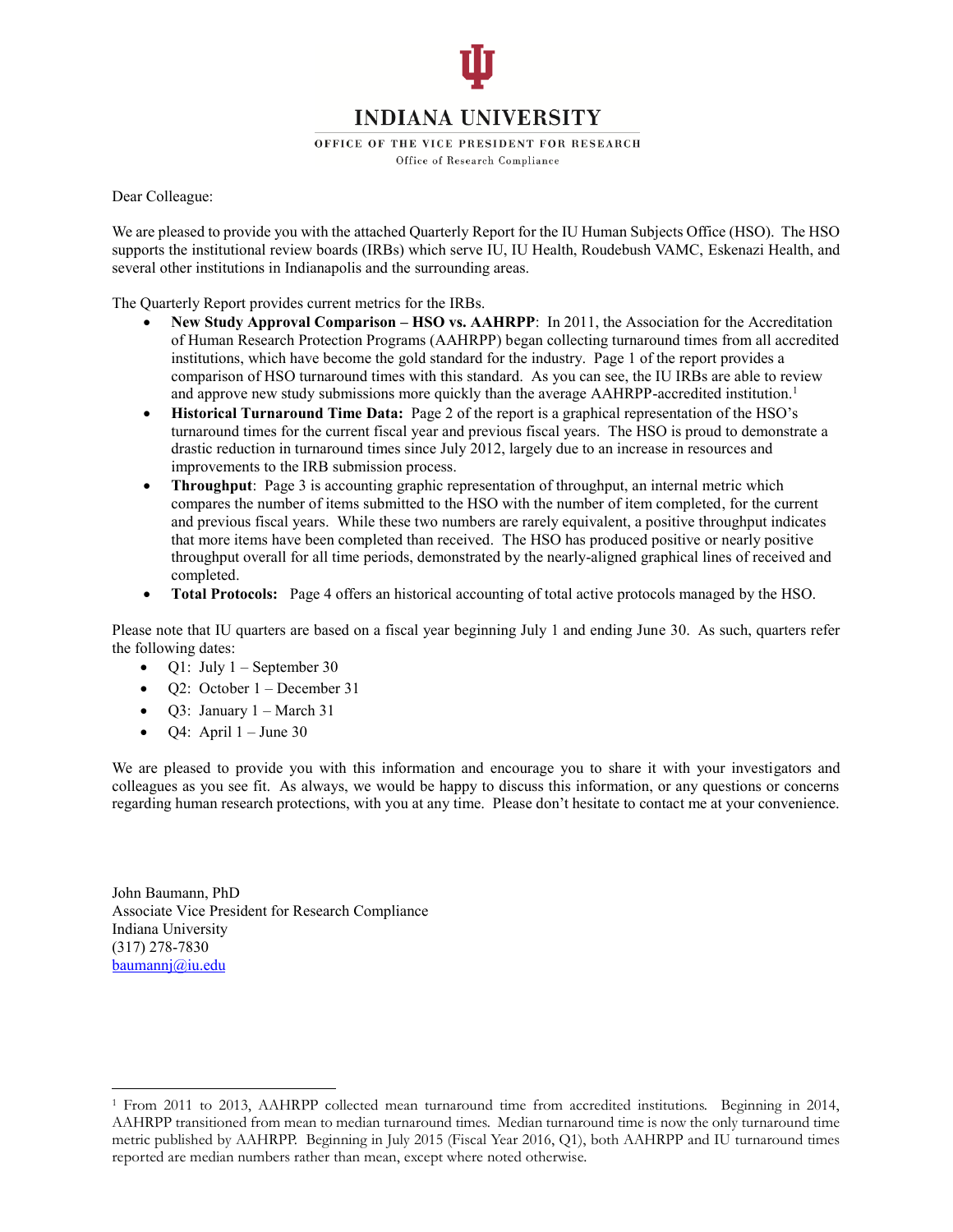| New Study Approval Comparison: HSO vs. AAHRPP - FY2019 Q4 |                              |                             |                                                   |                                |                             |  |  |
|-----------------------------------------------------------|------------------------------|-----------------------------|---------------------------------------------------|--------------------------------|-----------------------------|--|--|
|                                                           | <b>Time from Submission</b>  | <b>Time from Submission</b> | <b>Time from Submission</b>                       | Time from Submission           | <b>Time from Submission</b> |  |  |
|                                                           | <b>Complete to Review by</b> |                             | Complete to Approval by Complete to Review by the | <b>Complete to Approval by</b> | <b>Complete to Exempt</b>   |  |  |
|                                                           | the Convened IRB             | the Convened IRB            | <b>Expedited Procedure</b>                        | the Expedited Procedure        | Determination               |  |  |
| AAHRPP Median 2017                                        | 15                           | 38                          |                                                   | 16                             |                             |  |  |
| HSO FY2019 Q4 Median                                      | 13.0                         | 36.5                        | 6.0                                               | 7.0                            | 2.0                         |  |  |

Notes:

1. AAHRPP metrics released 2018, based on 2017 annual report data.

2. Time from Submission Complete to Review by Expedited Procedure is measured from the Screener Complete Date.

3. Full Board N = 46; Expedited N = 123; Exempt N = 471

4. Means in order of the chart: Full Board - 16, 35; Expedited - 9, 11; Exempt - 4

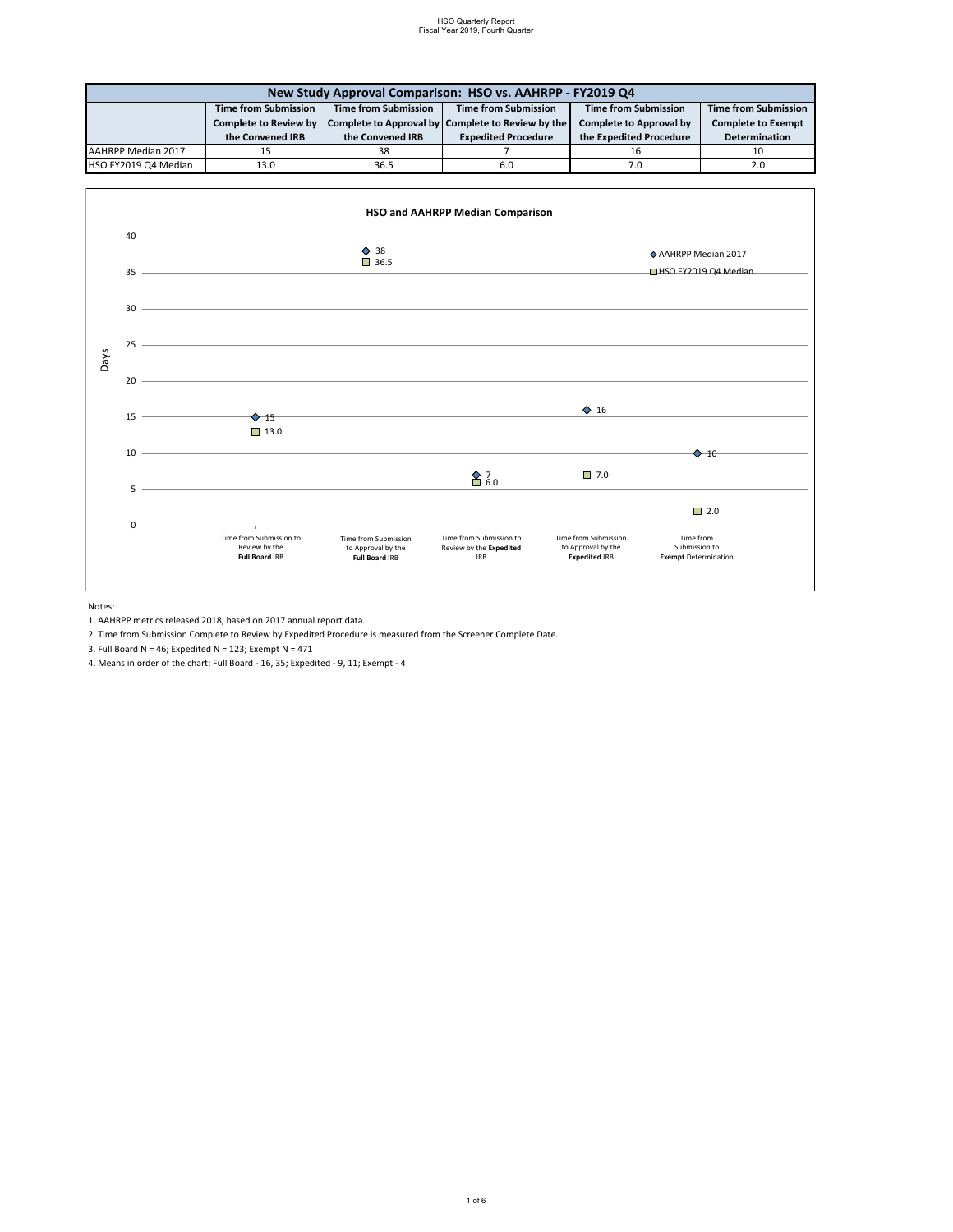| HSO Turnaround Times (TAT) - FY2019 Q4                                             |        |                 |                        |                   |       |              |     |  |
|------------------------------------------------------------------------------------|--------|-----------------|------------------------|-------------------|-------|--------------|-----|--|
| All HSO                                                                            |        |                 |                        |                   |       |              |     |  |
|                                                                                    |        | <b>Mean TAT</b> | Standard               | <b>Median TAT</b> |       |              |     |  |
| <b>Item</b>                                                                        | Volume | (Calendar Days) | Deviation              | (Calendar Days)   | Range | Min          | Max |  |
| Amendments                                                                         | 1138   | 5.5             | 8.9                    | 3                 | 89    | $\Omega$     | 89  |  |
| <b>Exempt Protocols</b>                                                            | 471    | 3.8             | 5.1                    | $\overline{2}$    | 71    | 0            | 71  |  |
| <b>Expedited Protocols</b>                                                         | 123    | 9.9             | 9.8                    | $\overline{7}$    | 48    | 0            | 48  |  |
| <b>Full Board Protocols</b>                                                        | 46     | 35.0            | 20.7                   | 36.5              | 84    | $\mathbf{1}$ | 85  |  |
|                                                                                    |        |                 |                        |                   |       |              |     |  |
|                                                                                    |        |                 | <b>Full Board Team</b> |                   |       |              |     |  |
|                                                                                    |        | <b>Mean TAT</b> | Standard               | <b>Median TAT</b> |       |              |     |  |
| Item                                                                               | Volume | (Calendar Days) | Deviation              | (Calendar Days)   | Range | Min          | Max |  |
| Amendments                                                                         | 58     | 29.2            | 19.2                   | 24.5              | 84    | 5            | 89  |  |
| <b>Full Board Protocols</b><br>46                                                  |        | 35.0            | 20.7                   | 36.5              | 84    | $\mathbf{1}$ | 85  |  |
|                                                                                    |        |                 |                        |                   |       |              |     |  |
|                                                                                    |        |                 | <b>Biomedical Team</b> |                   |       |              |     |  |
| <b>Mean TAT</b><br><b>Median TAT</b><br>Standard                                   |        |                 |                        |                   |       |              |     |  |
| Item                                                                               | Volume | (Calendar Days) | Deviation              | (Calendar Days)   | Range | Min          | Max |  |
| Amendments                                                                         | 845    | 4.6             | 6.0                    | 3                 | 61    | 0            | 61  |  |
| <b>Exempt Protocols</b>                                                            | 213    | 4.5             | 6.2                    | 3                 | 71    | 0            | 71  |  |
| <b>Expedited Protocols</b>                                                         | 54     | 10.9            | 10.4                   | 7.5<br>48         |       | $\Omega$     | 48  |  |
|                                                                                    |        |                 |                        |                   |       |              |     |  |
| <b>SBE Team</b>                                                                    |        |                 |                        |                   |       |              |     |  |
|                                                                                    |        | <b>Mean TAT</b> | Standard               | <b>Median TAT</b> |       |              |     |  |
| Item                                                                               | Volume | (Calendar Days) | Deviation              | (Calendar Days)   | Range | Min          | Max |  |
| Amendments                                                                         | 235    | 2.9             | 3.7                    | 1                 | 28    | $\mathbf 0$  | 28  |  |
| <b>Exempt Protocols</b>                                                            | 258    | 3.3             | 3.8                    | $\overline{2}$    | 19    | 0            | 19  |  |
| <b>Expedited Protocols</b><br>69<br>9.2<br>$\overline{7}$<br>9.3<br>39<br>$\Omega$ |        |                 |                        |                   |       | 39           |     |  |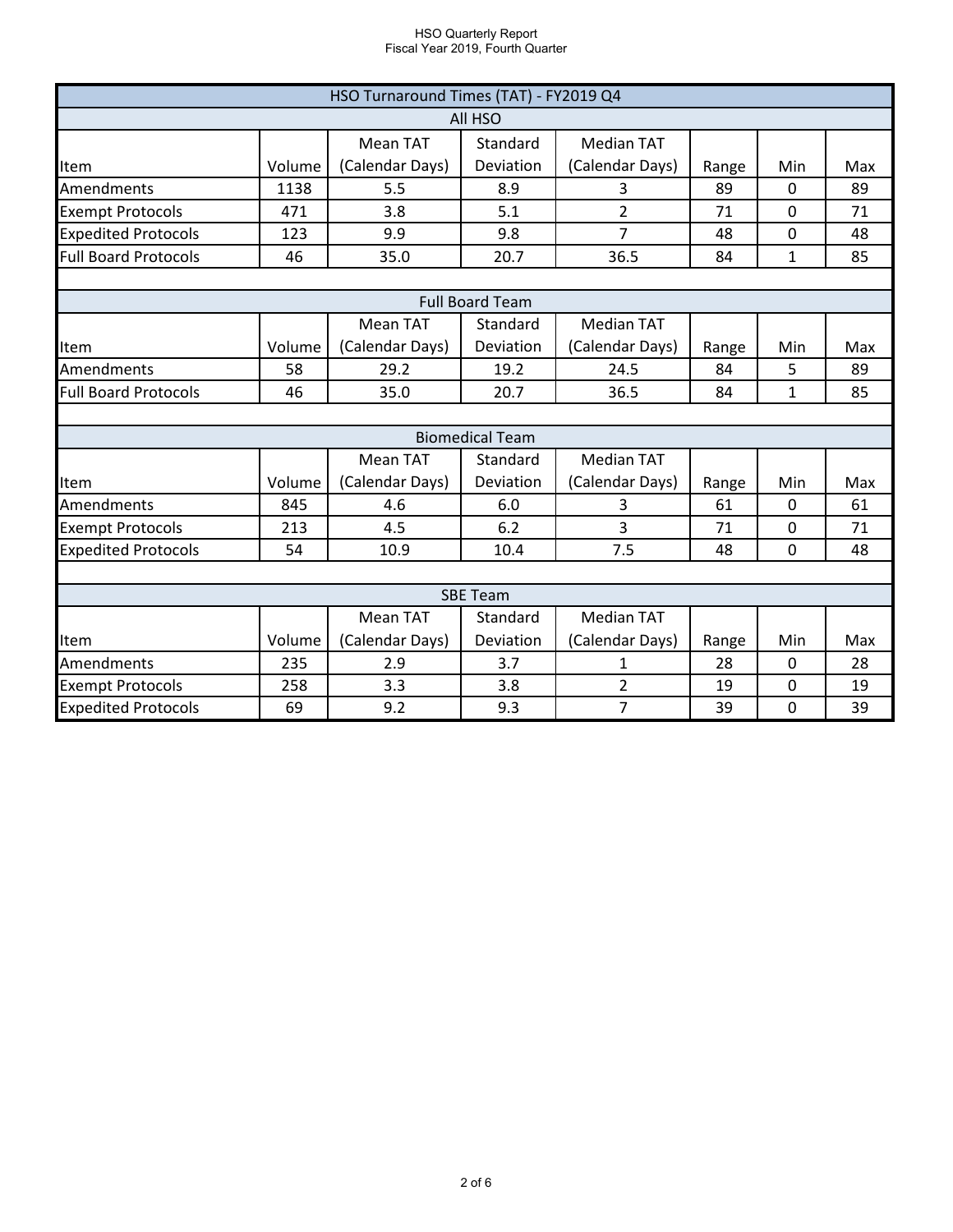

| Year   | Quarter        |    | Full Board NS Expedited NS Exempt NS Amendment |                         |                           |
|--------|----------------|----|------------------------------------------------|-------------------------|---------------------------|
| FY2012 | Q1             | 57 | 57                                             | 48                      | 36                        |
|        | Q <sub>2</sub> | 92 | 59                                             | 57                      | 47                        |
|        | Q3             | 85 | 49                                             | 33                      | 24                        |
|        | Q4             | 74 | 28                                             | 13                      | 11                        |
|        | Q1             | 55 | 18                                             | 6                       | 8                         |
| FY2013 | Q <sub>2</sub> | 31 | 8                                              | 5                       | $\overline{7}$            |
|        | Q3             | 28 | 6                                              | 3                       | 5                         |
|        | Q4             | 28 | $\overline{7}$                                 | 3                       | 5                         |
|        | Q1             | 36 | 8                                              | 3                       | 5                         |
|        | Q <sub>2</sub> | 33 | $\overline{\mathcal{I}}$                       | 5                       | 8                         |
| FY2014 | Q3             | 29 | 5                                              | 4                       | 5                         |
|        | Q4             | 31 | 4                                              | 3                       | 4                         |
|        | Q1             | 32 | $\overline{\mathbf{5}}$                        | $\overline{3}$          | $\pmb{4}$                 |
|        | Q <sub>2</sub> | 30 | 7                                              | 3                       | 5                         |
| FY2015 | Q3             | 34 | 9                                              | 4                       | 5                         |
|        | Q4             | 32 | 10                                             | 5                       | 5                         |
|        | Q1             | 33 | 11                                             | 3                       | $\pmb{4}$                 |
| FY2016 | Q <sub>2</sub> | 29 | 8                                              | 6                       | $\ensuremath{\mathsf{3}}$ |
|        | Q3             | 32 | 8                                              | 6                       | 3                         |
|        | Q4             | 30 | 8                                              | 5                       | 3                         |
|        | Q1             | 30 | $\overline{7}$                                 | 3                       | $\overline{2}$            |
| FY2017 | Q <sub>2</sub> | 34 | $\overline{7}$                                 | 4                       | $\mathbf 2$               |
|        | Q3             | 32 | 10                                             | $\overline{2}$          | 4                         |
|        | Q4             | 33 | 9                                              | $\overline{2}$          | 3                         |
|        | Q1             | 35 | 10                                             | 3                       | $\mathbf 2$               |
| FY2018 | Q <sub>2</sub> | 35 | $\overline{7}$                                 | $\overline{2}$          | $\mathsf 3$               |
|        | Q3             | 38 | 8                                              | $\mathbf 1$             | 3                         |
|        | Q4             | 35 | 8                                              | $\mathbf{2}$            | 4                         |
|        | Q1             | 39 | 8                                              | 3                       | 3                         |
|        | Q <sub>2</sub> | 41 | 11                                             | $\mathbf 2$             | 3                         |
| FY2019 | Q3             | 42 | 8                                              | 3                       | 3                         |
|        | Q4             | 37 | 7                                              | $\overline{\mathbf{2}}$ | 3                         |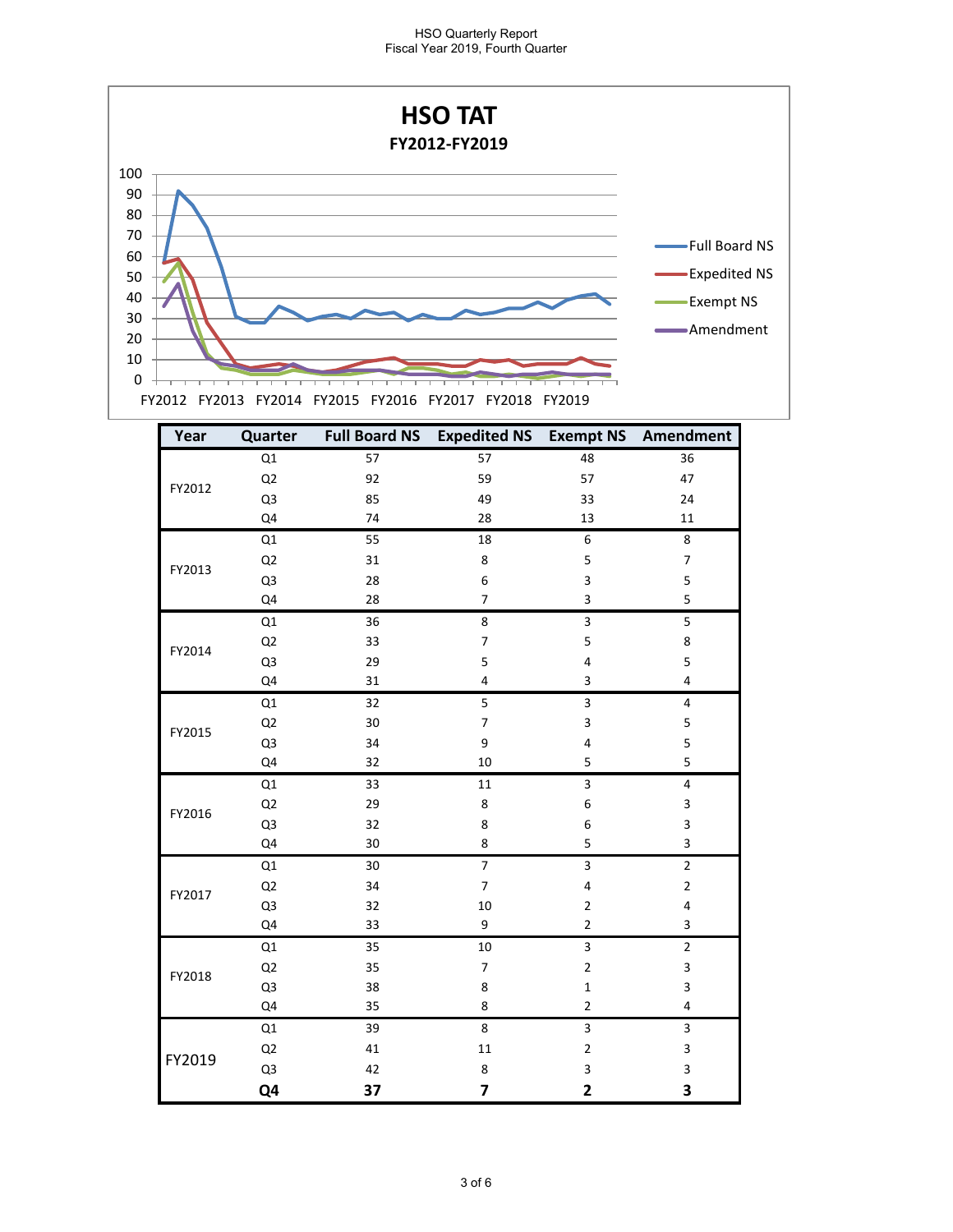| Throughput - FY2019 Q4             |                        |               |                   |              |  |  |  |  |
|------------------------------------|------------------------|---------------|-------------------|--------------|--|--|--|--|
| Item                               | <b>No Submitted</b>    | No. Completed | <b>Throughput</b> | % Backlogged |  |  |  |  |
| All HSO                            |                        |               |                   |              |  |  |  |  |
| Amendments                         | 1132                   | 1161          | 29                | $-2.6%$      |  |  |  |  |
| Closeouts                          | 207                    | 196           | $-11$             | 5.3%         |  |  |  |  |
| <b>Continuing Reviews</b>          | 256                    | 255           | $-1$              | 0.4%         |  |  |  |  |
| Continuing Reviews with Amendments | 243                    | 258           | 15                | $-6.2%$      |  |  |  |  |
| General Info (FYI)                 | 117                    | 129           | 12                | $-10.3%$     |  |  |  |  |
| Not Human Subjects Protocols       | 74                     | 72            | $-2$              | 2.7%         |  |  |  |  |
| <b>Exempt Protocols</b>            | 467                    | 515           | 48                | $-10.3%$     |  |  |  |  |
| <b>Expedited Protocols</b>         | 131                    | 136           | 5                 | $-3.8%$      |  |  |  |  |
| <b>Full Board Protocols</b>        | 48                     | 55            | $\overline{7}$    | $-14.6%$     |  |  |  |  |
| <b>Reliance Team</b>               | 267                    | 263           | $-4$              | 1.5%         |  |  |  |  |
| <b>Total</b>                       | 2942                   | 3040          | 98                | $-3.3%$      |  |  |  |  |
|                                    |                        |               |                   |              |  |  |  |  |
|                                    | <b>Full Board Team</b> |               |                   |              |  |  |  |  |
| Amendments                         | 53                     | 59            | 6                 | $-11.3%$     |  |  |  |  |
| <b>Continuing Reviews</b>          | 24                     | 19            | -5                | 20.8%        |  |  |  |  |
| Continuing Reviews with Amendments | 81                     | 88            | $\overline{7}$    | $-8.6%$      |  |  |  |  |
| General Info (FYI)                 | 117                    | 129           | 12                | $-10.3%$     |  |  |  |  |
| <b>Full Board Protocols</b>        | 48                     | 55            | 7                 | $-14.6%$     |  |  |  |  |
| <b>Total</b>                       | 323                    | 350           | 27                | $-8.4%$      |  |  |  |  |
|                                    |                        |               |                   |              |  |  |  |  |
|                                    | <b>Biomedical Team</b> |               |                   |              |  |  |  |  |
| Amendments                         | 848                    | 850           | $\overline{2}$    | $-0.2%$      |  |  |  |  |
| Closeouts                          | 169                    | 158           | $-11$             | 6.5%         |  |  |  |  |
| <b>Continuing Reviews</b>          | 166                    | 177           | 11                | $-6.6%$      |  |  |  |  |
| Continuing Reviews with Amendments | 128                    | 131           | 3                 | $-2.3%$      |  |  |  |  |
| Not Human Subjects Protocols       | 51                     | 49            | $-2$              | 3.9%         |  |  |  |  |
| <b>Exempt Protocols</b>            | 205                    | 216           | 11                | $-5.4%$      |  |  |  |  |
| <b>Expedited Protocols</b>         | 62                     | 56            | $-6$              | 9.7%         |  |  |  |  |
| <b>Total</b>                       | 1629                   | 1637          | 8                 | $-0.5%$      |  |  |  |  |
|                                    |                        |               |                   |              |  |  |  |  |
| Social/Behavioral/Educational Team |                        |               |                   |              |  |  |  |  |
| Amendments                         | 231                    | 252           | 21                | $-9.1%$      |  |  |  |  |
| Closeouts                          | 38                     | 38            | 0                 | 0.0%         |  |  |  |  |
| <b>Continuing Reviews</b>          | 66                     | 59            | $-7$              | 10.6%        |  |  |  |  |
| Continuing Reviews with Amendments | 34                     | 39            | 5                 | $-14.7%$     |  |  |  |  |
| Not Human Subjects Protocols       | 23                     | 23            | $\mathbf 0$       | 0.0%         |  |  |  |  |
| <b>Exempt Protocols</b>            | 262                    | 299           | 37                | $-14.1%$     |  |  |  |  |
| <b>Expedited Protocols</b>         | 69                     | 80            | 11                | $-15.9%$     |  |  |  |  |
| <b>Total</b>                       | 723                    | 790           | 67                | $-9.3%$      |  |  |  |  |

NOTE: Total for All HSO includes Reliance items which are not separately listed in Team sections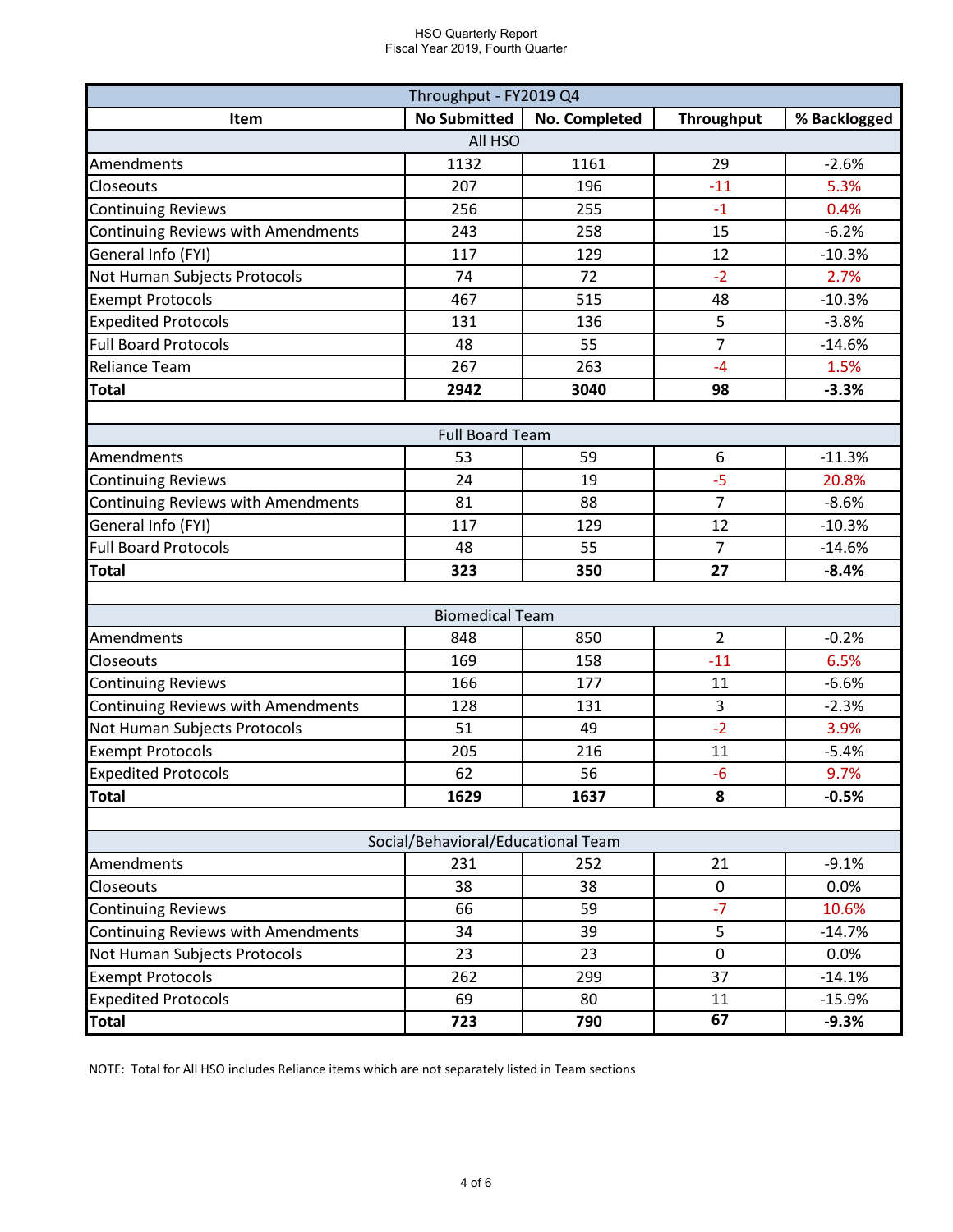

| Year   | Quarter        | Received | Completed Difference |        |
|--------|----------------|----------|----------------------|--------|
|        | Q1             | 1878     | 1431                 | $-447$ |
| FY2012 | Q <sub>2</sub> | 2116     | 2796                 | 680    |
|        | Q3             | 2646     | 2984                 | 338    |
|        | Q4             | 2435     | 2528                 | 93     |
|        | Q1             | 2563     | 2596                 | 33     |
| FY2013 | Q <sub>2</sub> | 2537     | 2575                 | 38     |
|        | Q3             | 2930     | 2976                 | 46     |
|        | Q4             | 2655     | 2580                 | $-75$  |
|        | Q1             | 2626     | 2586                 | $-40$  |
| FY2014 | Q <sub>2</sub> | 2369     | 2322                 | $-47$  |
|        | Q3             | 2397     | 2459                 | 62     |
|        | Q4             | 2571     | 2542                 | $-29$  |
|        | Q1             | 2290     | 2258                 | $-32$  |
|        | Q <sub>2</sub> | 2516     | 2456                 | $-60$  |
| FY2015 | Q3             | 2612     | 2582                 | $-30$  |
|        | Q4             | 2685     | 2571                 | $-114$ |
|        | Q1             | 2500     | 2474                 | $-26$  |
|        | Q <sub>2</sub> | 2425     | 2490                 | 66     |
| FY2016 | Q3             | 2757     | 2685                 | $-72$  |
|        | Q4             | 2652     | 2615                 | $-37$  |
|        | Q1             | 2606     | 2622                 | 16     |
| FY2017 | Q <sub>2</sub> | 2578     | 2506                 | -72    |
|        | Q3             | 2777     | 2713                 | $-64$  |
|        | Q4             | 2772     | 2842                 | 70     |
|        | Q1             | 2763     | 2741                 | $-22$  |
| FY2018 | Q <sub>2</sub> | 2433     | 2528                 | 95     |
|        | Q3             | 2765     | 2664                 | $-101$ |
|        | Q4             | 2691     | 2709                 | 18     |
|        | Q1             | 2869     | 2824                 | $-45$  |
|        | Q <sub>2</sub> | 2448     | 2459                 | 11     |
| FY2019 | Q <sub>3</sub> | 2953     | 2980                 | 27     |
|        | Q4             | 2942     | 3040                 | 98     |